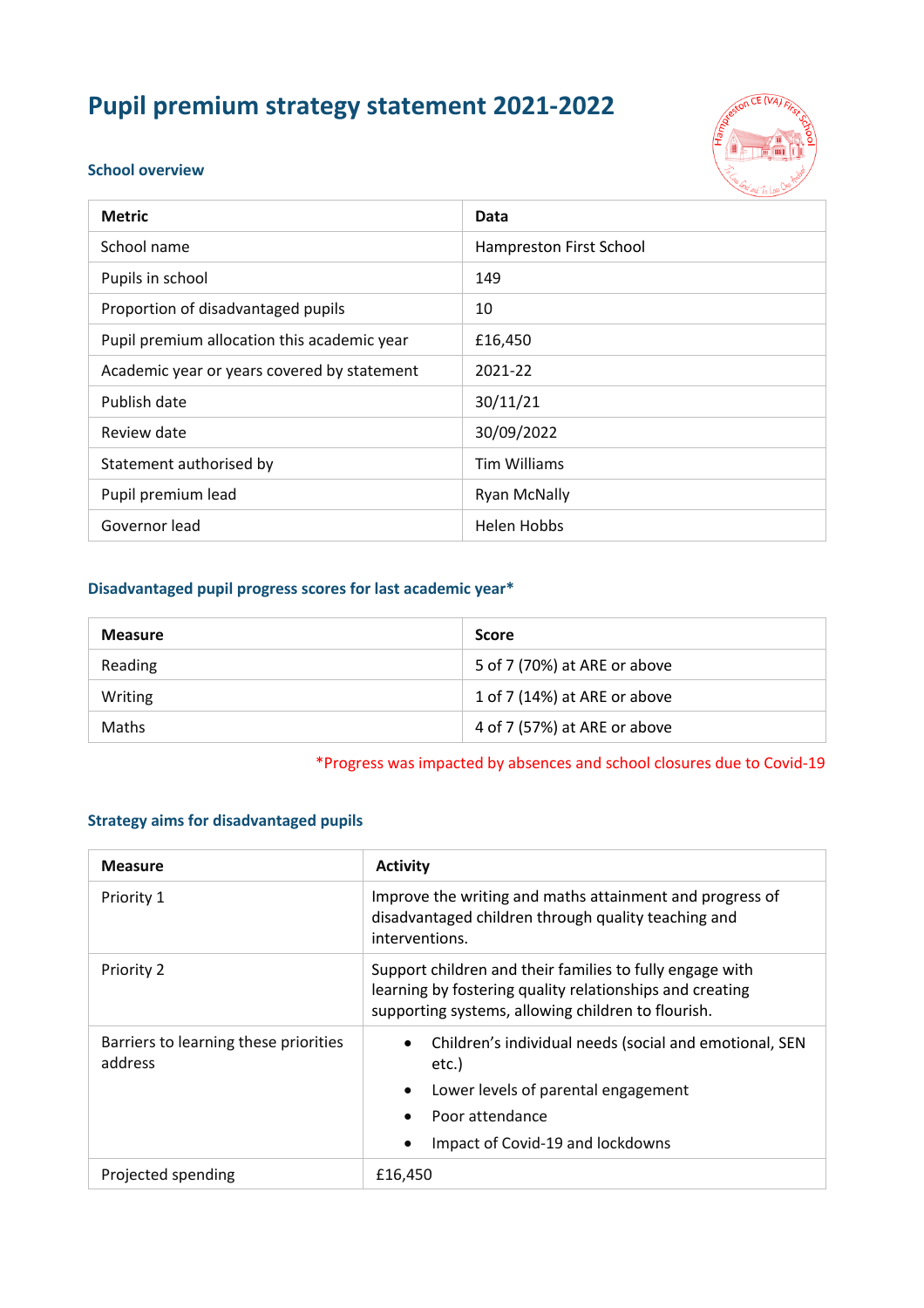# **Teaching priorities for current academic year**

These are the current outcomes that we are aiming for **by the end of our current strategy plan**.

| Aim                     | <b>Target</b>                                            |
|-------------------------|----------------------------------------------------------|
| Progress in Reading     | Children to achieve ARE or above in Reading              |
| Progress in Writing     | Children to achieve ARE or above in Writing              |
| Progress in Mathematics | Children to achieve ARE or above in Maths                |
| <b>Phonics</b>          | Disadvantaged pupils to achieve expected standard in PSC |
| Other                   | Ensure attendance of disadvantaged pupils is above 95%   |

# **Targeted academic support for current academic year**

| <b>Measure</b>                                   | <b>Activity</b>                                                                                                                                                                                                                                                                                                                                                     |
|--------------------------------------------------|---------------------------------------------------------------------------------------------------------------------------------------------------------------------------------------------------------------------------------------------------------------------------------------------------------------------------------------------------------------------|
| Priority 1                                       | <b>Quality first teaching</b><br>Little Wandle reading and phonics scheme brought in<br>to support quality first teaching of phonics and<br>reading by all members of staff.<br>All staff trained in teaching phonics and reading.<br>$\bullet$<br>Training provided for staff in teaching mathematics<br>$\bullet$<br>with a focus on developing reasoning skills. |
| Priority 2                                       | <b>Targeted interventions</b><br>Needs of individual learners identified and targeted<br>support put in place - including: phonics, reading,<br>writing, maths, times tables, Learn to Move, Move to<br>Learn<br>Intervention regularly reviewed.<br>Interventions by trained teaching staff and TAs.<br>$\bullet$                                                  |
| Barriers to learning these priorities<br>address | Basic phonic, sound knowledge and reading skills<br><b>Individual SEND needs</b><br>$\bullet$<br>Transition to school and transition from other settings<br>٠<br>Parental engagement and support at home<br>٠                                                                                                                                                       |
| Projected spending                               | £9,500                                                                                                                                                                                                                                                                                                                                                              |

# **Wider strategies for current academic year**

| <b>Measure</b> | <b>Activity</b>                                                                                                         |
|----------------|-------------------------------------------------------------------------------------------------------------------------|
|                | <b>Behavioural, Social and Emotional needs</b>                                                                          |
| Priority 1     | EarlyBird training for staff to support children with<br>ASD - disseminated to other staff through training<br>sessions |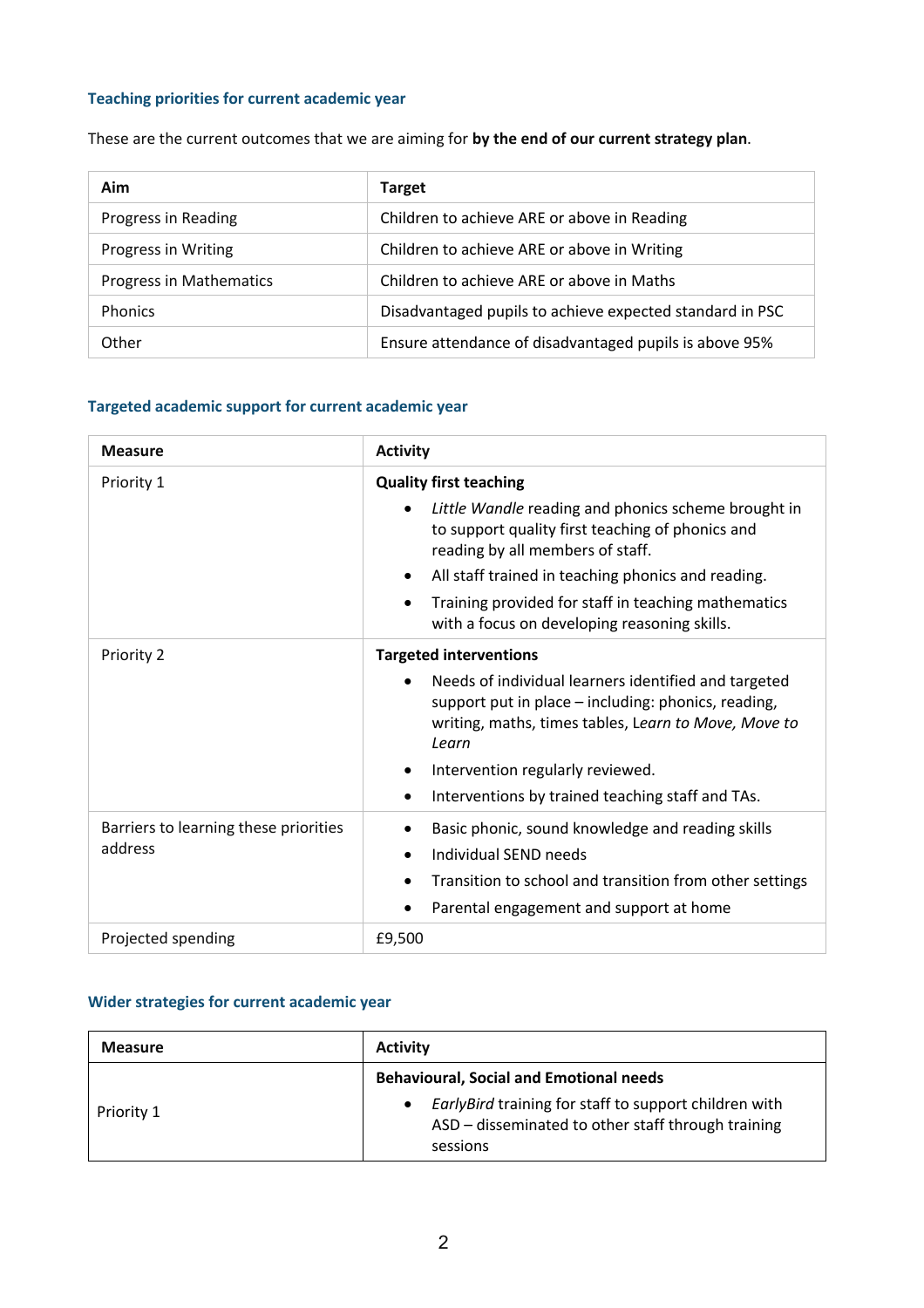|                                                  | Support children's social and emotional needs and<br>$\bullet$<br>well-being through targeted ELSA sessions with<br>qualified practitioner                                                        |
|--------------------------------------------------|---------------------------------------------------------------------------------------------------------------------------------------------------------------------------------------------------|
|                                                  | Learn to Move, Move to Learn training for staff to run<br>sessions that support children's individual needs                                                                                       |
|                                                  | Compass for Life training for staff and implemented in<br>classrooms. This will supplement PSHE curriculum and<br>support children to achieve through a programme of<br>development and learning. |
|                                                  | <b>Supporting attendance</b>                                                                                                                                                                      |
| Priority 2                                       | Meetings with families with poor attendance to<br>identify specific support that can be put in place                                                                                              |
|                                                  | Breakfast and after-school clubs offered to support<br>with childcare                                                                                                                             |
|                                                  | Attendance monitored and reviewed monthly                                                                                                                                                         |
| <b>Parental engagement</b>                       |                                                                                                                                                                                                   |
| Priority 3                                       | Seesaw used to set work to be completed at home<br>that it individually tailored and targeted towards<br>specific needs of children                                                               |
|                                                  | Weekly homework meetings with parents to support<br>their ability to work with their children and support<br>their learning at home                                                               |
|                                                  | Separate, paper communications where needed                                                                                                                                                       |
|                                                  | <b>Other support</b>                                                                                                                                                                              |
| Priority 4                                       | School uniform vouchers                                                                                                                                                                           |
|                                                  | Class trip funding                                                                                                                                                                                |
|                                                  | Enrichment opportunities - visitors to classes<br>$\bullet$                                                                                                                                       |
| Barriers to learning these priorities<br>address | Children's individual needs (social and emotional, SEN<br>$\bullet$<br>etc.)                                                                                                                      |
|                                                  | Parents' needs                                                                                                                                                                                    |
|                                                  | Possibility of disruption due to COVID-19<br>$\bullet$                                                                                                                                            |
| Projected spending                               | £9,500                                                                                                                                                                                            |